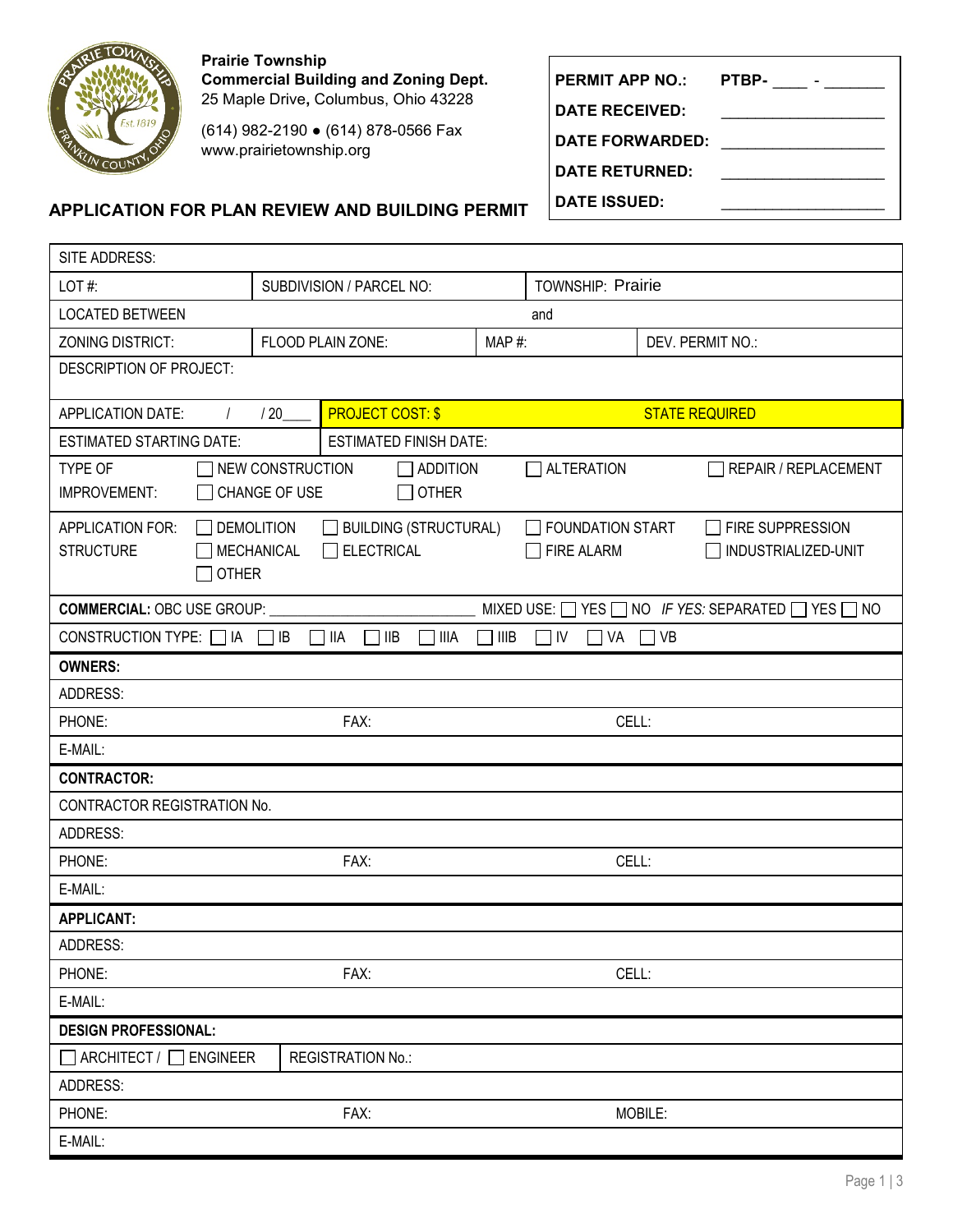

**Prairie Township Commercial Building and Zoning Dept.** 25 Maple Drive**,** Columbus, Ohio 43228

(614) 982-2190 ● (614) 878-0566 Fax www.prairietownship.org

| <b>BUILDING AREA</b>                                                                                                                                                                                                           |                                                              |                  |                                                                   |         |               |                                  |  |
|--------------------------------------------------------------------------------------------------------------------------------------------------------------------------------------------------------------------------------|--------------------------------------------------------------|------------------|-------------------------------------------------------------------|---------|---------------|----------------------------------|--|
| <b>SQUARE FEET AREA</b>                                                                                                                                                                                                        | <b>NEW &amp; ADDITIONS</b>                                   |                  | <b>ALTERATIONS</b>                                                |         | CHANGE OF USE | <b>OCCUPANCY</b><br><b>LOADS</b> |  |
| <b>BASEMENT</b>                                                                                                                                                                                                                |                                                              |                  |                                                                   |         |               |                                  |  |
| FIRST FLOOR                                                                                                                                                                                                                    |                                                              |                  |                                                                   |         |               |                                  |  |
| 2, 3, 4 FLOORS, ETC.                                                                                                                                                                                                           |                                                              |                  |                                                                   |         |               |                                  |  |
| <b>TOTAL AREA SQUARE FEET</b>                                                                                                                                                                                                  |                                                              |                  |                                                                   |         |               |                                  |  |
| <b>BUILDING PERMIT</b>                                                                                                                                                                                                         |                                                              |                  |                                                                   |         |               |                                  |  |
| <b>OTHER</b><br><b>COMMERCIAL</b>                                                                                                                                                                                              |                                                              |                  |                                                                   |         |               |                                  |  |
| # OF BUILDINGS:<br># OF UNITS:                                                                                                                                                                                                 |                                                              |                  |                                                                   |         |               |                                  |  |
| # OF STORIES                                                                                                                                                                                                                   | <b>HEIGHT IN FEET:</b>                                       |                  |                                                                   |         |               |                                  |  |
| <b>ELECTRICAL PERMIT</b>                                                                                                                                                                                                       |                                                              |                  |                                                                   |         |               |                                  |  |
| <b>COMMERCIAL</b><br><b>TEMPORARY SERVICE</b><br><b>NEW SERVICE</b><br>TYPE:<br>ADDITION / ALTERATION<br>REPLACEMENT / REPAIR                                                                                                  |                                                              |                  |                                                                   |         |               |                                  |  |
| PHASE:<br><b>VOLTAGE:</b>                                                                                                                                                                                                      | SERVICE CONDUCTORS:<br><b>SET</b><br># OF SETS:              |                  |                                                                   |         |               |                                  |  |
| <b>NUMBER OF METERS:</b><br>NUMBER OF MAIN DISCONNECTS:                                                                                                                                                                        |                                                              |                  |                                                                   |         |               |                                  |  |
| <b>FIRE ALARM</b>                                                                                                                                                                                                              |                                                              |                  |                                                                   |         |               |                                  |  |
| <b>ALARM SYSTEM:</b><br>$\square$ Yes<br>$\Box$ NO                                                                                                                                                                             |                                                              |                  | NO. OF DEVICES:                                                   |         |               |                                  |  |
| $TYPE: \Box$ LOCAL<br><b>CENTRAL STATION</b>                                                                                                                                                                                   |                                                              |                  |                                                                   |         |               |                                  |  |
| <b>FIRE SUPPRESSION</b>                                                                                                                                                                                                        |                                                              |                  |                                                                   |         |               |                                  |  |
| $\Box$ SPRINKLERS<br>$\Box$ limited area<br><b>HOOD SUPPRESSION</b>                                                                                                                                                            |                                                              |                  |                                                                   |         |               |                                  |  |
| TYPE OF SYSTEM:<br><b>WET</b>                                                                                                                                                                                                  | <b>DRY</b><br>CHEMICAL<br><b>OTHER</b><br>ANTI-FREEZE<br>a a |                  |                                                                   |         |               |                                  |  |
| NO. OF HEADS:                                                                                                                                                                                                                  | NO. OF STANDPIPES:<br>NO. OF RISERS:                         |                  |                                                                   |         |               |                                  |  |
| <b>HVAC PERMIT</b>                                                                                                                                                                                                             |                                                              |                  |                                                                   |         |               |                                  |  |
| Describe Heating System:                                                                                                                                                                                                       |                                                              | # OF UNITS:      |                                                                   |         |               |                                  |  |
| BRAND: University of the service of the service of the service of the service of the service of the service of the service of the service of the service of the service of the service of the service of the service of the se |                                                              | OUTPUT (BTU/HR): |                                                                   |         | TONS:         |                                  |  |
| MODEL:                                                                                                                                                                                                                         |                                                              |                  | FUEL TYPE:                                                        |         |               | # OF OUTLETS:                    |  |
| Describe Cooling System:                                                                                                                                                                                                       |                                                              |                  |                                                                   | RADIANT |               | $\Box$ INFRARED                  |  |
|                                                                                                                                                                                                                                |                                                              |                  | $\Box$ HEAT PUMP<br>$\Box$ BOILER/STEAM<br>$\Box$ CONDENSING UNIT |         |               |                                  |  |
| $\Box$ COOLING TOWER<br>MODEL:                                                                                                                                                                                                 |                                                              |                  |                                                                   |         |               |                                  |  |
| $\Box$ ADDITION<br><b>NEW</b><br>$\Box$ ALTERATION<br><b>TYPE:</b> □ COMMERCIAL<br>REPLACEMENT / REPAIR                                                                                                                        |                                                              |                  |                                                                   |         |               |                                  |  |